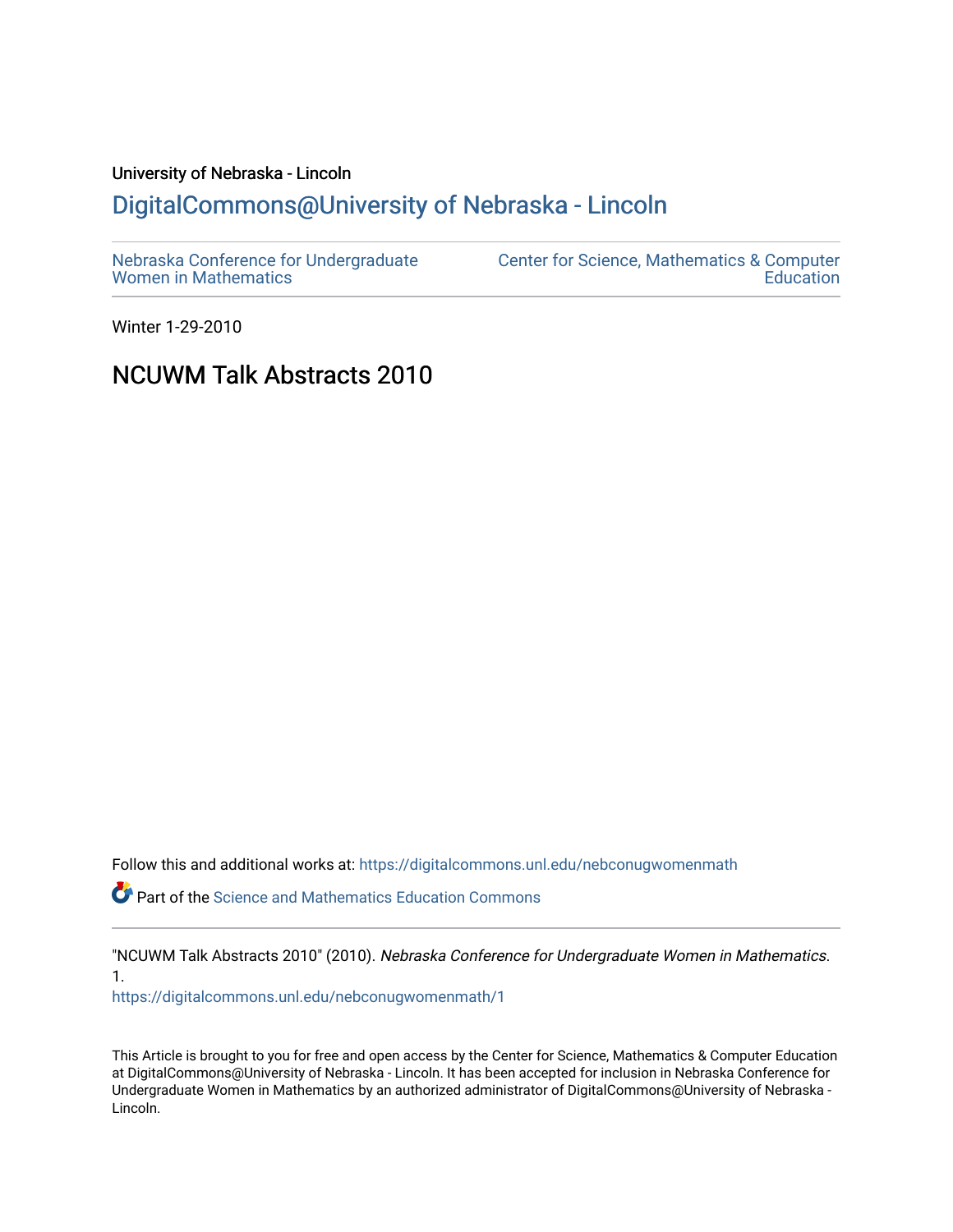The Twelfth Annual Nebraska Conference for Undergraduate Women in Mathematics

January 29 - January 31, 2010

# TALK ABSTRACTS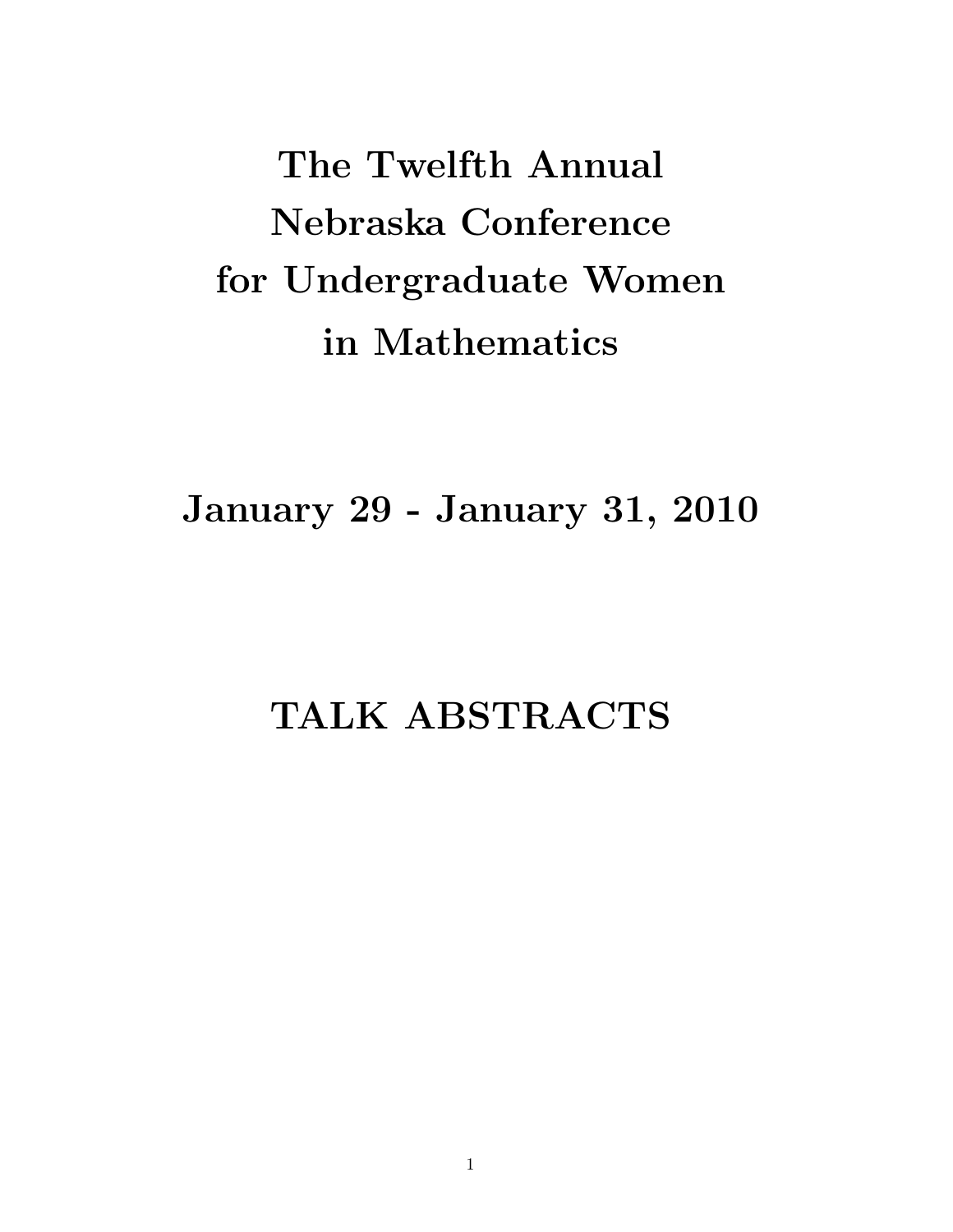## PLENARY TALKS

#### Dr. Bryna Kra, Northwestern University From Ramsey Theory to Dynamical Systems and Back

Ramsey Theory is the study of "large" structures that are preserved under partitions. An example is van der Waerden's Theorem: if the integers are partitioned into finitely many pieces, then one of these pieces contains arbitrarily long arithmetic progressions. Many of the original proofs in Ramsey Theory were combinatorial, but in the 1970's, Hillel Furstenberg introduced a new approach to the problems, first translating the combinatorial problem into a problem in dynamical systems and then using techniques in dynamical systems to solve the reformulated problem. This talk is a survey of the ongoing interactions between combinatorics and dynamics.

### Dr. Karen Vogtmann, Cornell University Symmetries, Ping-pong and Outer Space

Groups are very basic algebraic objects in mathematics, but one can often find an alternate description as symmetries of a geometric object. In fact it turns out that there is a natural way to think of any algebraically-described group as symmetries of something geometric, and the geometric properties of this object can reveal characteristics of the group which were not obvious from the original algebraic description.

One of the simplest of all types of groups are free groups. I will discuss the geometry of free groups, and use it to show how to recognize when a group which looks like it might be very complicated is in fact just a free group. The method is to use the geometric object as a ping-pong table; the reason for this terminology will be clear when the method is described.

The symmetries of free groups themselves form a group; the ping-pong table for this group is known as Outer space, and I will show how to play ping-pong in Outer space.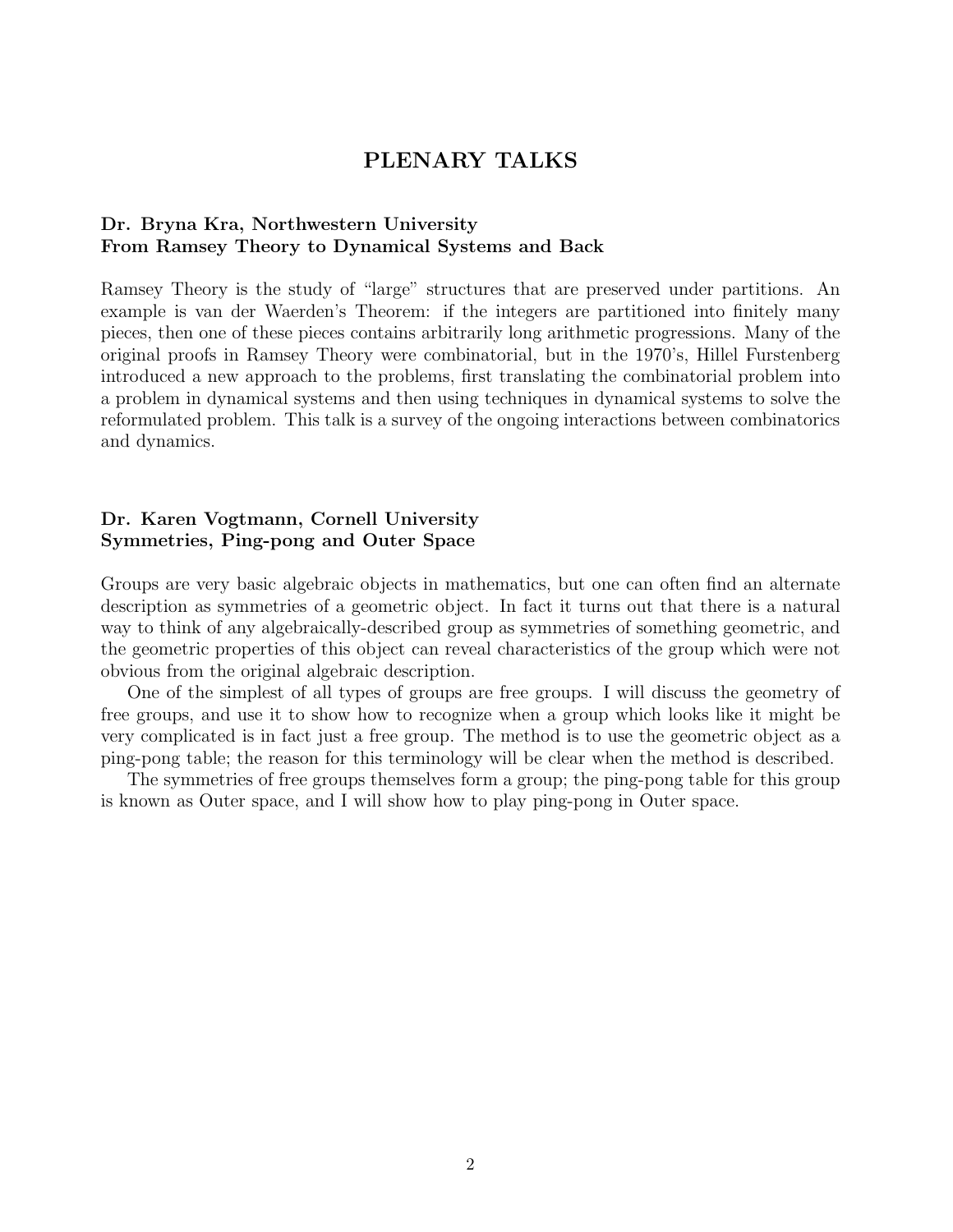#### Talks by Undergraduate Students

#### Lindsay Baun, College of St. Benedict/St. John's University Puzzles on Graphs: The Towers of Hanoi, The Spin-Out Puzzle, and The Combination Puzzle

The Towers of Hanoi is a well known puzzle that has been studied for years. The Spin-Out puzzle is a lesser known and less studied puzzle. However, both the Towers of Hanoi puzzle and the Spin-out puzzle can be represented by a labeling on iterated complete graphs. These graphs have constructions for their labelings corresponding to moves of the puzzle and a Perfect One-Error Correcting Code. The Towers of Hanoi puzzle corresponds to odd-dimensional iterated complete graphs, while the Spin-Out puzzle corresponds to iterated complete graphs of dimension  $2<sup>m</sup>$ . In addition, there exists a combination puzzle which combines the Towers of Hanoi and the Spin-Out puzzle to create a puzzle corresponding to iterated complete graphs on other even-dimensions. In addition to the labeling construction, we also observe Encoding and Decoding procedures using Hamiltonian paths for the graphs corresponding to the Towers of Hanoi and the Spin-out puzzle.

#### Danica Belanus, University of North Dakota Generalized Ducci Sequences

A problem dating back to the 1930s considers what happens when a sequence of vectors is formed by taking each vector in the sequence and forming the next term by taking differences of adjacent entries. The map whose iterates form such a sequence is called the Ducci map. One can view this as using a permutation to determine which terms are adjacent to each other. We generalized how random permutations affect the Ducci sequence.

#### Hayley Belli, University of Oregon Stochastic Modeling and Analysis of Unemployment

The question of how to model volatile economic data is a common problem proposed by applied mathematicians. In this presentation, methods for mathematically modeling U.S. unemployment rates are analyzed and explored. To better understand the dynamics of the unemployment process, correlations between unemployment and other economic time series are calculated, with the discovery of a relationship between unemployment and two-year-prior interest rates. Additionally, the cyclical pattern between documented U.S. recessions and spikes in unemployment data suggests that a Poisson process could be used to model recession frequency and the timing of future unemployment peaks. The focus of the talk then turns to a discrete-state Markov chain model, which assigns probabilities to the transactions between states of unemployment. Within each state, unemployment follows a specific dynamic that suggests using parameterized arithmetic Brownian motion and stochastic simulation to provide future unemployment rate projections.

#### Tiffany Bradford, Saint Francis University Invariant and Idempotent Measures on Two Element Semi-Groups

This talk will investigate how a general theory on topological semi-groups applies to a two element semi-group. Invariant and idempotent measures will be introduces as well as the support of a measure. Conclusion from this research will be presented as well.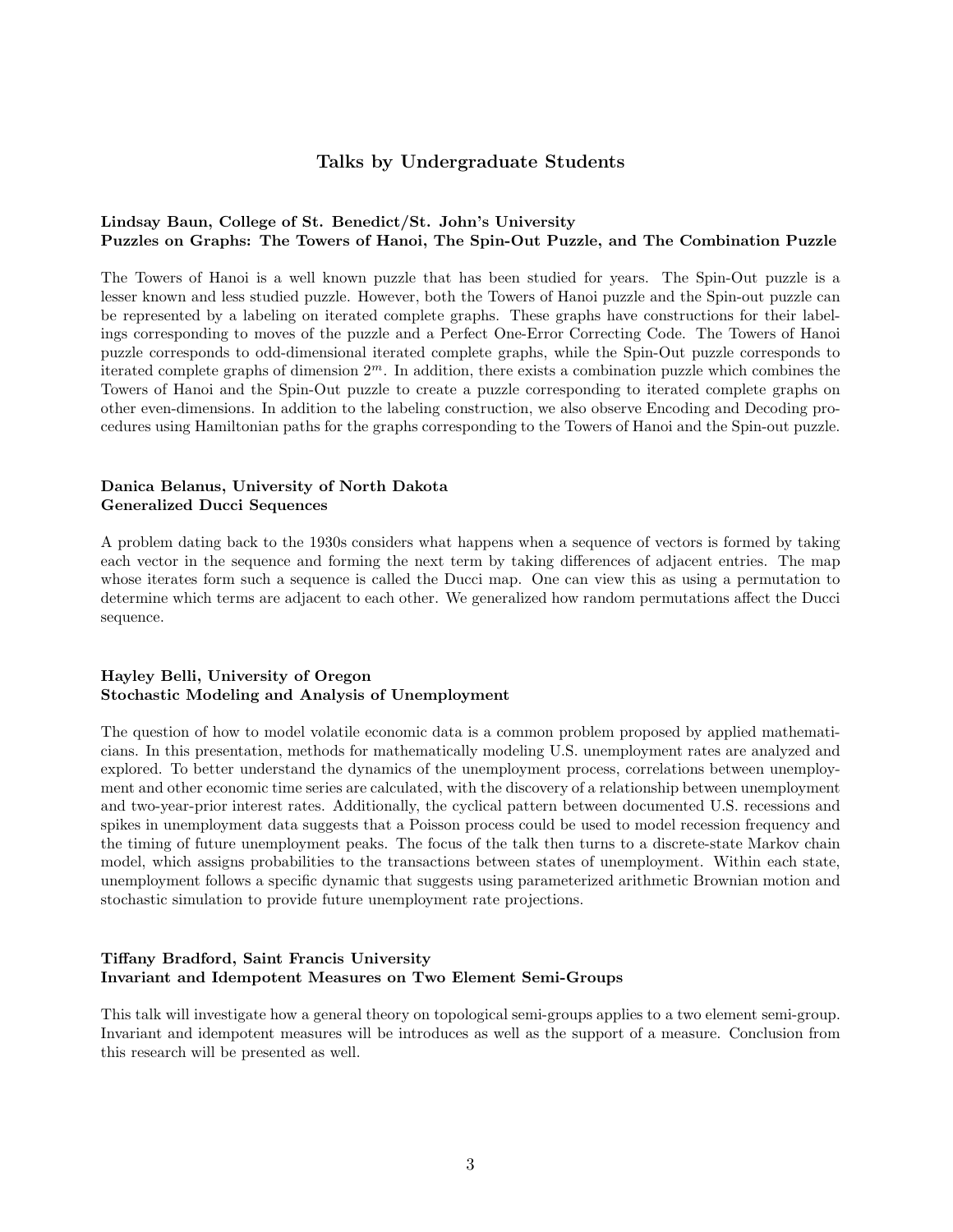#### Kathryn Bryant, Northern Arizona University Recent Developments in Numerical Semigroups and Perfect Bricks of Higher Dimension

Definitions are given of: "numerical semigroup," "perfect brick," "balanced," "unitary" and "cluster." The presentation focuses on the following two open questions: How can we generalize the concepts of balanced and unitary to bricks larger than  $2 \times 2$ ? and Do perfect bricks of all sizes, that is,  $n \times m$  perfect bricks, exist? The developments regarding these two questions are discussed, as well as the methods of investigation, new open questions and conclusions.

#### Laura Buggy, College of St. Benedict Energy of Graphs

Define  $G$  to be a simple, finite and undirected graph with no loops or multi-edges. Let  $n$  be the number of vertices of G and let m be the number of edges of G. For each graph, an n by n matrix, denoted as  $A(G)$ , can be constructed to represent which vertices are adjacent in  $G$ . Then the energy of  $G$  is defined to be the sum of the absolute value of the eigenvalues of A. In this talk, I will present results from the REU research group I participated in as well as some of my own results from this fall. As well as energy, I will discuss bounds and relationships for different graph classes for distance energy, Laplacian energy and signless Laplacian energy.

#### Katharina Carella, Ithaca College Sudoku, Shidoku, and . . . Groebner Bases? An Algebraic and Computer Systems Approach to Counting Boards

Sudoku, and its smaller counterpart, Shidoku, have been studied to try to determine the conditions that lead to a unique completion of a given incomplete puzzle. In this talk, we consider instead the number of possible solution boards from incomplete puzzles. We present the algebraic group derived from symmetries of Shidoku boards. We then use this group to define equivalent puzzles in terms of the orbits of set elements under these group actions to classify all possible numbers of solutions from incomplete puzzles. We use Groebner Basis representations of Shidoku and Sudoku to obtain these results. Ultimately, we provide a complete classification of all the possible number of solutions that can result from incomplete Shidoku puzzles.

#### Kathleen Carroll, Wheaton College Determining the Number of Distinct Loops of Non-Overlapping Regular  $n$ -gons

In his article Loops of Regular Polygons, K. Robin McLean completely characterized when a loop of nonoverlapping regular  $n$ -gons of length  $s$  exists. In order to prove the existence of a loop for a given  $s$  and n, McLean showed how to construct one such loop. However, it is not known how many distinct loops of  $s$ regular  $n$ -gons exist. This is precisely the question I have chosen to address in my thesis this year. In my presentation, I will discuss my current findings thus far.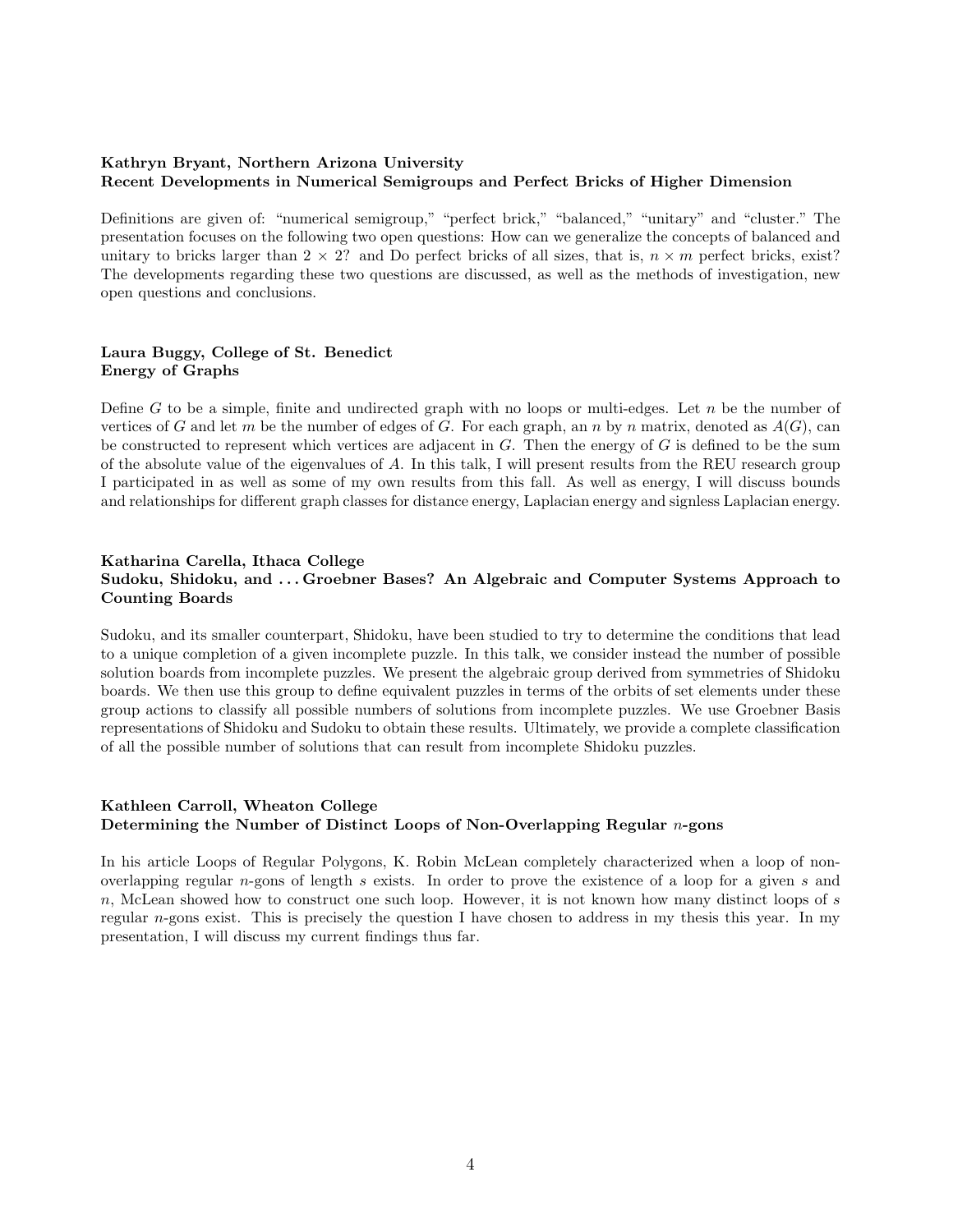#### Elizabeth Collins-Wildman, Carleton College Small Norm Matrices and Tensors

For matrices and tensors with  $\pm 1$  entries, norm estimates as a function of the order are important tools in functional analysis and operator theory. The operator norm of an order  $n$  matrix or tensor can never be smaller than  $\sqrt{n}$ ; we determine sharp lower bounds. Using properties of Hadamard matrices ( $\pm 1$  entry matrices H of order *n* such that  $HH^T = nI$ ) along with combinatorial bounding arguments, we prove that for matrices of order  $4n+1$ ,  $4n+2$ ,  $4n+3$ , and  $4n+4$  with  $\pm 1$  entries the minimal operator norm is  $\sqrt{4n+4}$  provided that there exists an Hadamard matrix of order 4n+4. If the Hadamard Conjecture is correct, there exist Hadamard matrices of all orders divisible by 4. This would give sharp lower bounds on the norms of  $\pm 1$  entry matrices of all orders. We use an inductive argument to prove that for  $\pm 1$  entry tensors of order 2, the minimal norm is  $\sqrt{2}$ , regardless of the dimension.

#### Rebecca Dorff, Brigham Young University The Cube Bubble in  $\mathbb{R}^n$

When you dip a cube shaped wire frame in soap solution, the film naturally forms into a minimal surface. When a bubble gets trapped in the surface, it forms a surface with regions of nonzero curvature, but is still conjectured to be area minimizing. We prove for a standard case that the naturally occurring soap film with bubble is area minimizing for a cube frame in  $\mathbb{R}^n$ .

#### Melisa Emory, University of Nebraska at Omaha Quadratic Solutions to  $x^4 + y^4 = D^2 z^4$

The Austrian mathematician Alexander Aigner proved in 1934 that there are no nontrivial quadratic solutions to the Fermat equation,  $x^4 + y^4 = z^4$ , except in  $\mathbb{Q}(\sqrt{-7})$ . This result was reproved in 1960 by the Russian mathematician D. K. Faddeev. The argument was simplified in 1969 by the British/American mathematician L. J. Mordell. This talk discusses work to extend Aigner's result to beyond the case  $D = 1$ .

#### Avis Foster, George Mason University Numerical Modeling and Analysis of Fluid Structure Interaction in Biological Systems

This research work expands on an analytical solution for a mathematical model of blood flow through an artery, and the blood's interaction with the arterial wall and the surrounding cerebral spinal fluid. A mathematical model is developed using a wave equation and boundary conditions derived from a combination of Fourier series, a spring-mass equation, and a simplified Navier-Stokes Equation. The coupled system is solved via a method of lines numerical approach that predicts the mechanics of the arterial wall. The resultant model was validated against the analytical solution and analyzed for application to cerebral brain aneurysms. Influence of various model parameters is also investigated.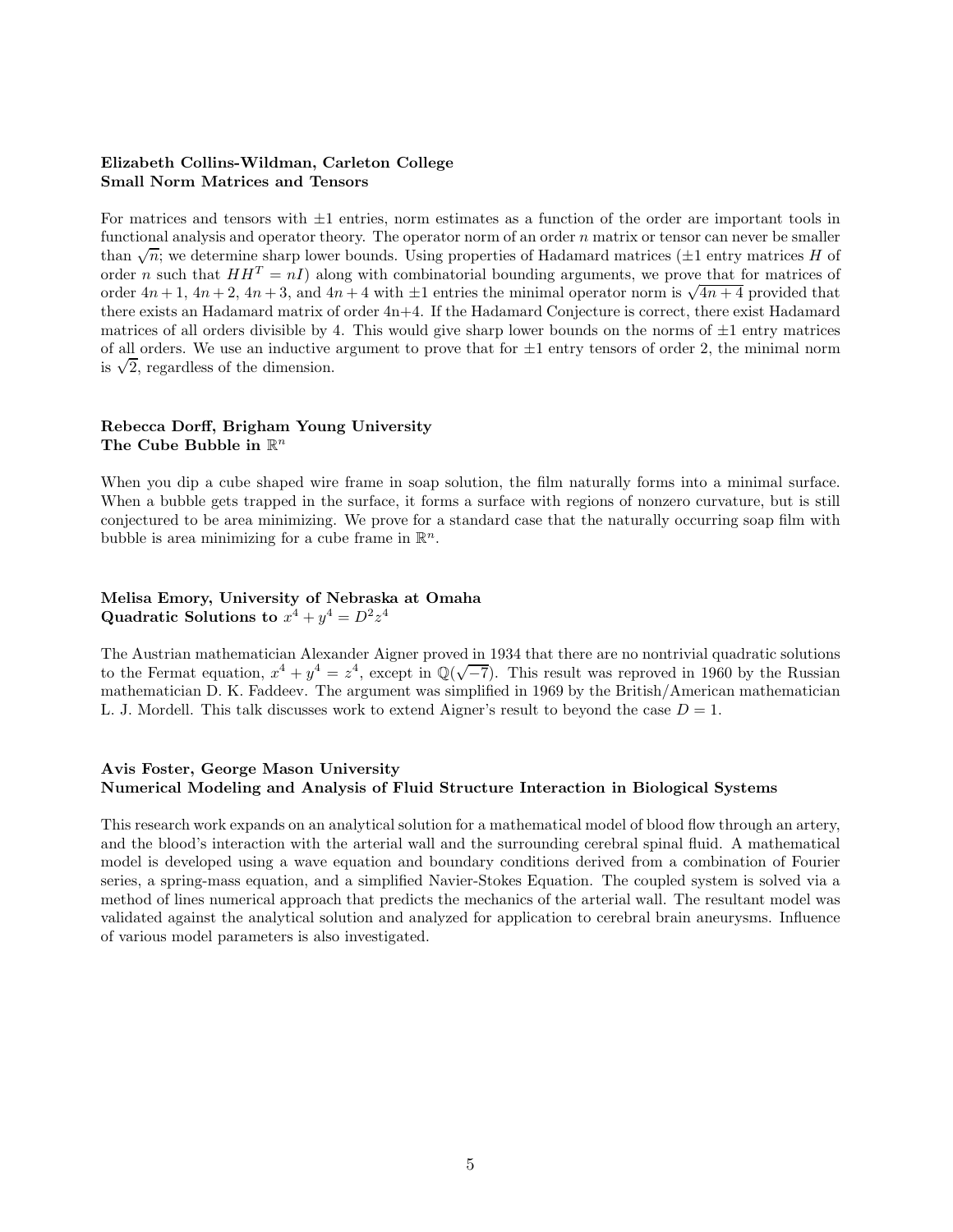#### Xiaojing Fu, Clarkson University Understanding the Impact of Low Permeability Media on Remediation Strategy via Numerical Simulation

In groundwater remediation, contaminants trapped in low permeability soil after clean-up can cause recontamination in the same area after a long period of time. Currently, there is a lack of understanding and tools to predict the behavior of the trapped contaminant in terms of its rate and extent of release from storage. Understanding this issue can help hydrologists decide the scale and type of treatment method that is suitable for a site as well when the re-treatment should occur. The motivation of this work is to study the behavior of trapped contaminant in low permeability media (LPM) and how it affects the long-term remediation strategy. The mathematical model in this study is based off existing equations that describe the groundwater flow, contaminant advection and diffusion, as well as contaminant sorption and desorption. The mathematical model is then developed into computer-simulated numerical model using certain numerical algorithms and then used to observe contaminant behavior.

#### Jennifer Garbett, Kenyon College Metabolism, Microvilli, and the Manduca sexta Midgut: A Mathematical Model

Metabolism is the process by which energy obtained through food is used and stored and for reasons unknown scales with body weight consistently across species. Manduca sexta, a type of caterpillar which grows to maturity in only 18 days and exhibits a 10,000-fold increase in weight, is an ideal organism for studying this scaling of metabolism. It has been suggested that the surface area of the caterpillars midgut may play a crucial role in metabolic scaling. We present a model which reflects the contribution of long, thin, finger-like structures called microvilli to Manduca sexta midgut surface area, compare our model to an existing model, and discuss applications of our model.

#### Nicki Gaswick, University of Nebraska-Lincoln Sound Diagnostics: Guitar Chord Recognition

Sound diagnostics is a broad field encompassing applications such as distinguishing between animal calls to recognizing vocal pitches in popularized video games. Specifically our research hoped to show that a computer could differentiate between pitches to definitively recognize the sound of a failing machine. We modeled the sounds/pitches a machine makes using guitar chords. Creating a library of accepted machine sounds, we used Daubechies wavelets and Fourier analysis to create an algorithm that was able to compare new guitar chord samples to our accepted library. In successfully creating the algorithm that can differentiate between 5 closely related cords, we determined that an algorithm may be created that could differentiate between pitches of failing machines and properly working machines.

#### Rita Gnizak, Fort Hays State University Investigating the Properties of Pruned, Planar, Binary Fractal Trees

Symmetric binary branching fractal trees have been extensively described by Benoit Mandelbrot and Michael Frame, however, little is known about the effects that pruning has on the properties of these trees. Investigation of self-contact, connectedness, fractal dimension, and the space-filling properties of pruned fractal trees has lead us to the creation of a new method for calculating fractal dimension as well as a proof that the spacefilling property of the special 90<sup>∘</sup> and 135<sup>∘</sup> trees is lost when any finite sequence of transformations is forbidden.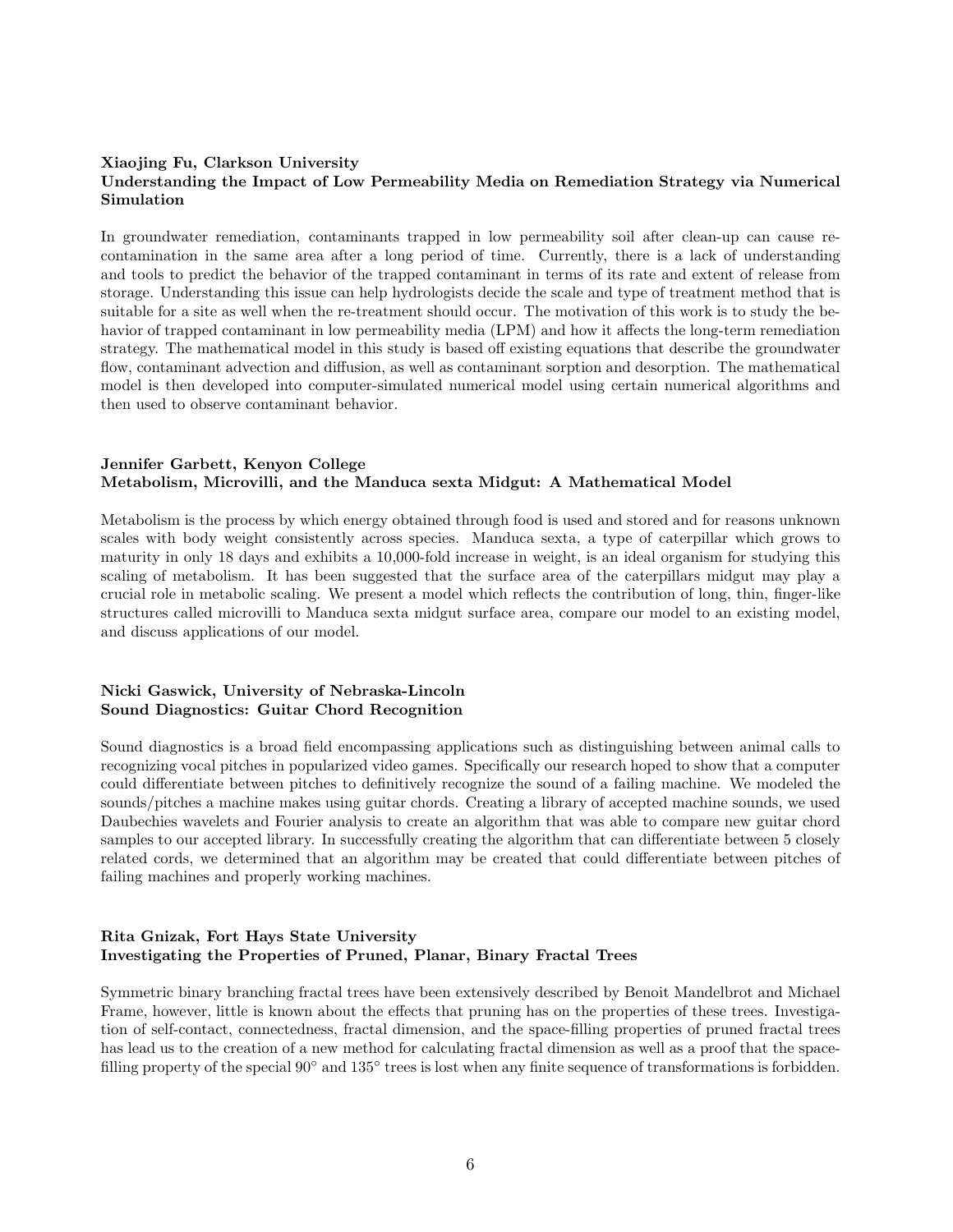#### Kailee Gray, University of South Dakota Positive Hankel Matrices are Sums of Squares

We will show that any given  $n \times n$  positive semi-definite Hankel matrix  $B_k$  of rank k where the first entry is 1 can be written as a convex combination of  $k$  rank 1 Hankel matrices. These in turn can be written in the form  $[1 \ a \ a^2 \ \cdots \ a^n]$ <sup>t</sup> $[1 \ a \ a^2 \ \cdots \ a^n]$  where  $a \in \mathbb{R}$ . More specifically, we will show

$$
B_k = \sum_{j=1}^k c_j [ 1 \quad v_j \quad v_j^2 \quad \cdots \quad v_j^n \ ]^t [ 1 \quad v_j \quad v_j^2 \quad \cdots \quad v_j^n ]
$$

where  $v_j \in \mathbb{R}, 0 < c_1, \ldots, c_k < 1$  and  $c_1 + \cdots + c_k = 1$ . The tools used to reach this result will include a representation theorem for positive polynomials and Smul'jan's theorem for positive semi-definite matrices.

#### Samantha Hilker, Sam Houston State University Constructing Cube Knots

Knot theory is a branch of topology that studies mathematical knots. Our specific area of research this past summer was in cube knots, mathematical knots made out of cubes. Our presentation will explain the process of creating cube knots, compare our findings to the best known cube numbers found in literature, and we will give many examples of our findings.

#### Ruthi Hortsch, University of Michigan On the de Rham Cohomology of Curves in Characteristic  $p$  Admitting an Automorphism of Order  $p$

In algebraic number theory, we study algebraic curves both to further our theoretical understanding, and for their practical applications in cryptography. Specifically, one area of interest is the study of cohomology groups associated with a curve as representations of the automorphism group. I recently completed a project in which I studied the smooth projective curve associated to the curve  $y^2 = x^p - x$  over a field of characteristic  $p$  and determined this structure for the first de Rham cohomology as a representation of its automorphisms. This talk will discuss the motivation and background for this topic, and then outline the details of the proof of this.

#### Jennifer Iglesias, Harvey Mudd College Linear Complexity of Partially Ordered Sets

The linear complexity of a matrix is the minimum number of additions, subtractions, and multiplications necessary to multiply the matrix by an arbitrary vector. I define the linear complexity of a partially ordered set as the linear complexity of its Möbius inversion matrix. In my talk, I will present bounds for the linear complexity of several partially ordered sets. I will also present an intriguing conjecture relating the incidence matrix and Möbius inversion matrix for a partially ordered set.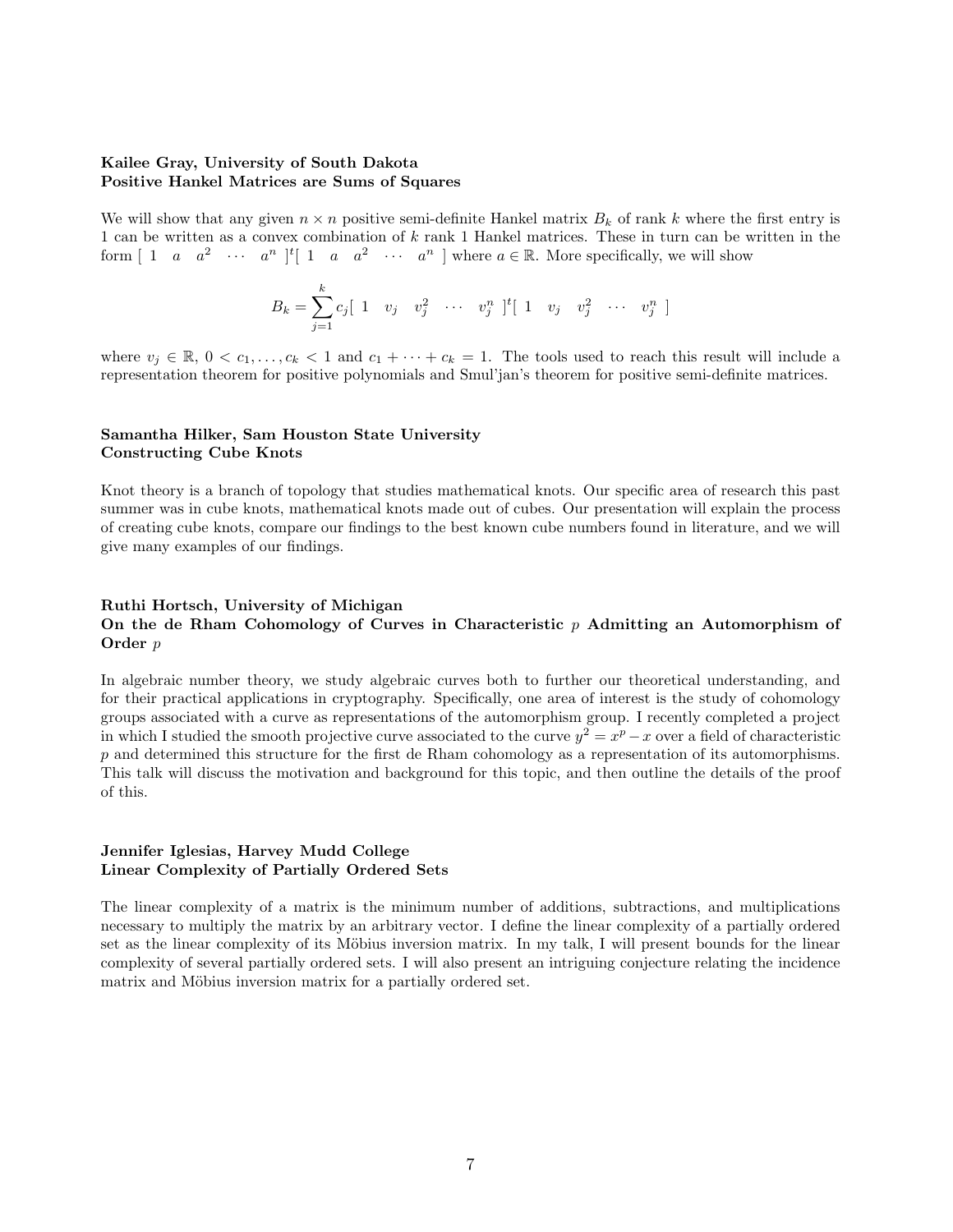#### Laura Janssen, University of Nebraska-Lincoln Extensions of the Heisenberg Group

The Heisenberg group is a Lie group with applications in quantum physics and Fourier analysis. Therefore, it is important to understand its extension groups and how to construct them. This talk discusses central extensions of the Heisenberg group and ways of constructing them using 2-cocycles. We then go on to consider extension groups of the groups resulting from central extensions of the Heisenberg group.

#### Laney Kuenzel, Stanford University The Development and Evaluation of a Geographic Profiling Algorithm

The Los Angeles Police Department (LAPD) currently uses a geographic proling software package that implements a simplistic algorithm based solely on distance to crime. In this project, a new geographic proling algorithm called the RIPS algorithm was developed and incorporated into prototype software. The algorithm, which is based on crime clustering, takes into account not only distance but also crime order, the spatial layout of crimes relative to one another, and population or demographic distribution. An evaluation metric called the population reduction score was developed and used to compare the RIPS algorithm with the algorithm currently used by the LAPD. On fifteen crime series provided by the LAPD, the RIPS algorithm slightly outperformed LAPDs current algorithm. However, due to the small size of the data set, no general conclusions could be drawn with certainty. More series data would allow for parameter optimization in the RIPS algorithm and likely lead to significantly improved performance.

#### Ellen Le, Pomona College The Algebraic Structure of Toric Codes

Building on the recent work surrounding toric codes, introduced in 2000 by J. Hansen, we further investigate the properties of this interesting class of error correcting cyclic codes. A toric code  $C$  is generated by creating monomials from a set of lattice points  $P$  in dimension  $m$ , and evaluating each of those monomials over all  $m$ -tuples of non-zero elements in a finite field of size  $q$ . Just as "ordinary" cyclic codes can be studied via properties of polynomials in one variable, we show that toric codes, which are  $m$ -dimensional cyclic codes, can be studied via  $m$ -variable polynomials. We aim in our work to generalize explicitly what the algebraic structure is for toric codes. In particular, we give formulas for finding the roots of (generalized) toric codes and their dual codes,and from these roots we derive a formula for an idempotent polynomial that generates the toric code.

#### Thu Le, University of the South A Guessing Game with Surprisingly Trivial Solution

Consider the following game: a vector called the target is randomly chosen from a given multivariate probability distribution. We along with  $n$  other players attempt to guess what the target is; the winner is the one whose guess is closest. Given certain assumptions about the other players' guesses, Drinen, Kennedy, and Priestley found an optimal strategy in the case  $m = 1$ . This paper generalizes their main results to an arbitrary m.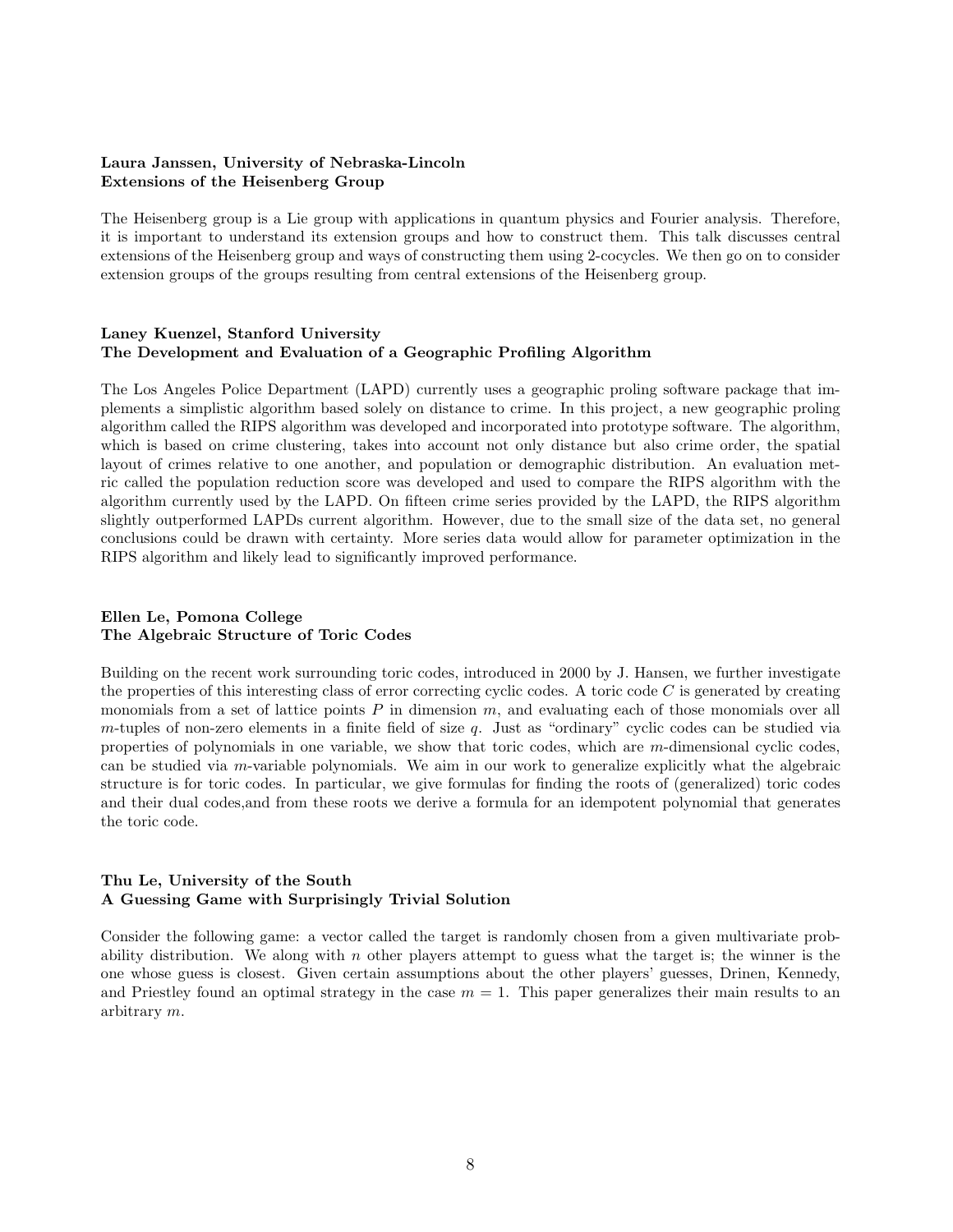#### Shauna Leonard, Arkansas State University Computer Simulation Study of Confidence Intervals for Intraclass Correlation Coefficients

A single score obtained on a particular exam with a single test grader is not fully dependable. It is important to take into consideration the variability due to the variables separate from student knowledge when using exam scores to make decisions. If we are interested in the knowledge of students, we do not want other factors to affect our decisions. The statistical analysis of variance (ANOVA) can be employed to assess the source and to estimate the magnitude of variability due to different sources. Furthermore, it is necessary to calculate the reliability coefficient which often takes the form of intraclass correlation coefficients (ICC). The confidence interval for an ICC is a useful way to estimate the population ICC based on a particular sample at hand. This research project involves computer simulation to examine the performance of proposed confidence intervals for ICCs under different random effects models.

#### Tova Lindberg, Bethany Lutheran College Dominant Eigenvalues and the Structure of Matrix Spaces

The dominant eigenvalues of a matrix are an important tool in applied mathematics, but it turns out that dominant eigenvalues can also be used to study the algebraic structure of spaces of matrices. Even though the eigenvalues of a single matrix really only tell us about that particular matrix, those of polynomial combinations of matrices can tell us more. In particular, the dominant eigenvalues of a matrix in combination with a set of rank-one matrices carry more information. These eigenvalues can be used to extract structural information about the space of the matrices, and in this project, we characterize conditions for which this is the case. Analogous results can be shown for the spectral values of bounded linear operators on infinite-dimensional Banach spaces.

#### Kaitlyn McConville, Westminster College Analyzing a Deficient Height Sample of Pennsylvanian National Guardsmen

Human height has often been used by economic historians as a proxy to measure economic well being. However, historical measures of height, specifically those found in military enlistment records, have many problems based on accuracy and truncation due to minimum height requirements. This project explores statistical and mathematical corrections to an empirical distribution of late 1800 Pennsylvania National Guard data seeking to correct these problems.

#### Lisa Moats, Concordia College Cost-Conscious Voters in Referendum Elections

Referendum elections often require voters to cast ballots simultaneously on multiple proposals, some of which may be interrelated. When a voter's preferences on one proposal depend on the known or predicted outcomes of other proposals, the voter's preferences are said to be nonseparable. This talk will explore ways to mathematically model and analyze various forms of nonseparability, particularly with respect to cost-conscious voters.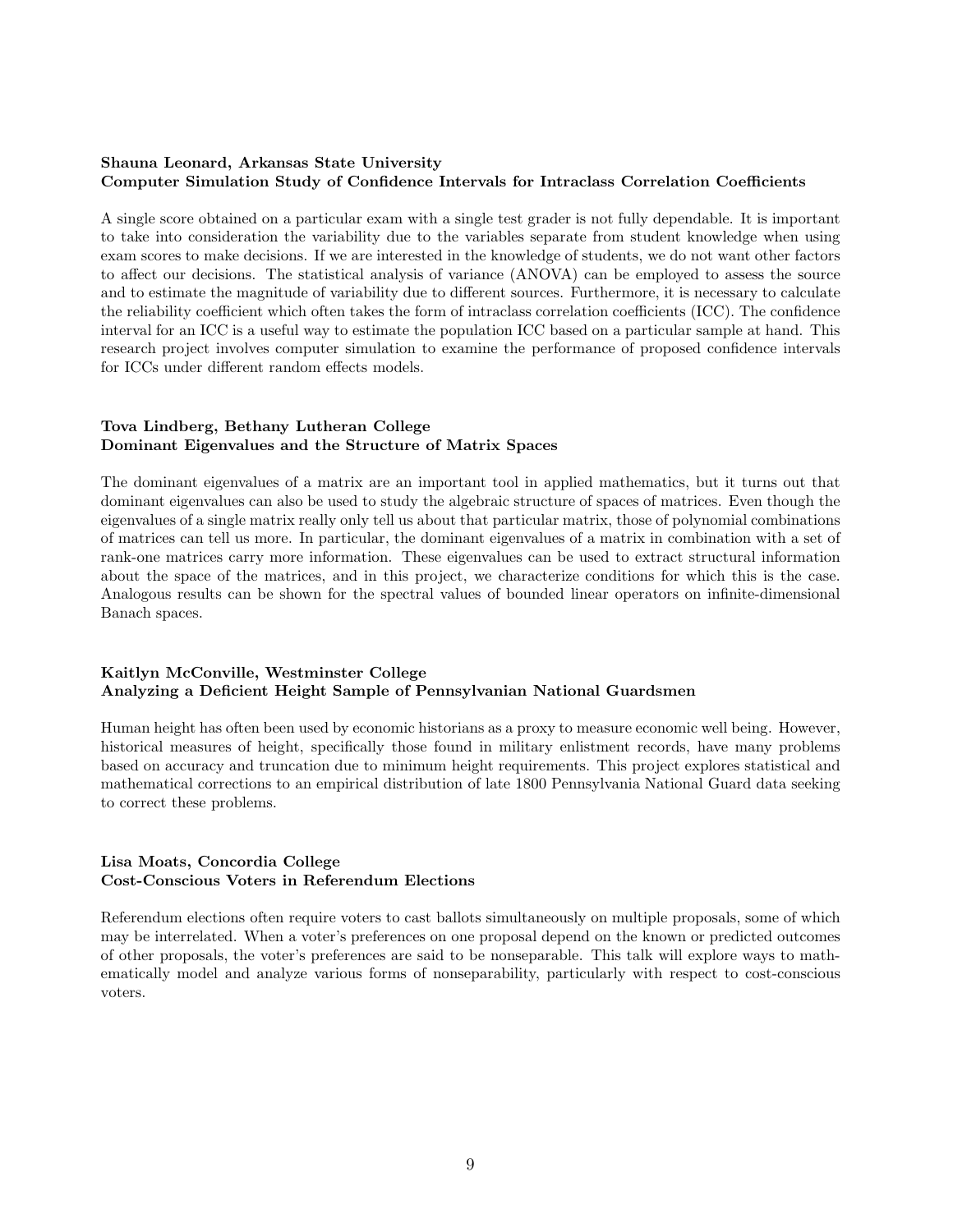#### Jillian Neeley, Ithaca College Chebyshev Polynomials and Their Relationship to Trigonometry and the Fibonacci Numbers Part II

In this presentation, we will discuss Chebyshev Polynomials and their properties. In particular, we will focus on how we can connect them to trigonometric identities, the Fibonacci numbers, and the Lucas numbers. If we have a known trigonometric identity, we can translate this into a Chebyshev identity, which in turn can become a Fibonacci identity. We will exploit these relationships to prove Fibonacci and Lucas identities.

#### Marlene Ouayoro, George Mason University Retrieving Economic Parameters In Asset-Flow Equations

This research attempts to replicate the observed price points of financial instruments by modeling with the Caginalp-Balenovich differential equation. We fit the equation to the observed curve using the Gauss-Newton Method to estimate the initial parameters and initial values of the data.

#### Kelsey Quarton, Bradley University Rebecca Scofield, University of Iowa Shapes and Symmetry

In this project, we explore the ideas of shape and symmetry. By looking at the groups of orthogonal transformations that fix symmetric shapes in space, we are able to act on shapes that are not quite symmetric, but may somewhat resemble polygons or poyhedra that we know to be symmetric. By comparing a dissymmetric shape to its image after an orthogonal transformation, we can quantify its amount of dissymmetry. We do so by performing various tests that we have formulated to create a grading scale that can be used to weigh the symmetry of such shapes. Research funded by: VIGRE (DMS 0602242) University of Iowa

#### Brooke Quisenberry, Hope College How Does Inquiry-Based Statistics Curriculum Measure Up?

Research shows that students in an introductory Statistics course finish the class without gaining practical understanding of core statistical concepts. Students pick up the mechanics of statistics but have problems analyzing data collected in order to draw inferences or make predictions. This lack of understanding represents gaps within the traditional curriculum that statisticians at Hope College are attempting to alleviate with their Inquiry-based curriculum. This quasi-experimental study compares the traditional approach to teaching statistics with this Inquiry-based approach through the pre-post CAOS assessment scores of six sections of the intro Stats course. Through an evaluation of the curriculum based on the student learning outcomes, the following questions will be answered: How does an inquiry-based statistics curriculum measure up? Are the gaps found in the old curriculum filled by the new? How do student outcomes compare with the national outcomes of what students know, learn and never learn?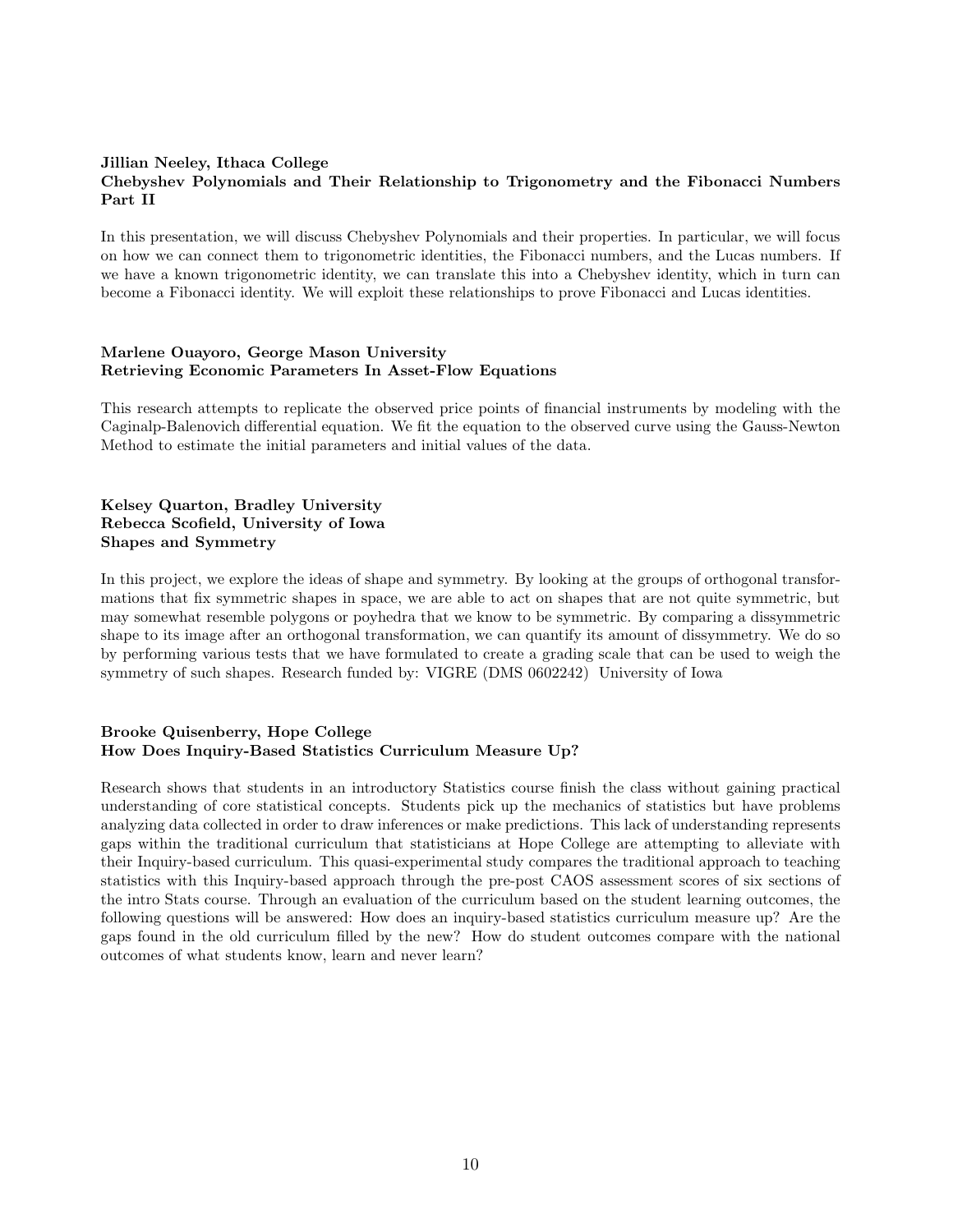#### Hannah Ross, Kenyon College Finding the Metric Center

Our work generalizes the concept of center of mass for a finite number of points. In a finite dimensional normed linear space, any finite set will have at least one metric center. Unlike the center of mass of a finite set in Euclidean space, the metric center of a set in a general normed linear space need not be unique, and all of the metric centers of a given set  $K$  together will form a convex set. Also, if we have two metric centers x and y for the same finite set K, the distance from x to k is the same as the distance from y to k for every  $k$  in  $K$ . In addition, we found that, in the plane, a taxicab metric center will always be either a point or a line segment. The function used to define the metric center is a convex function. Thus all of the directional derivatives of the function will exist for all points in its domain. So we can always find the metric center by following the negative of the gradient down to a global minimum. Convexity guarantees that this method will lead us to a metric center.

#### Karla Schommer, College of St. Benedict Subtraction Games & Computer Applications

Subtraction games have been periodic. We combine programming skills and game theory to investigate patterns in the periods of subtraction games.

Rebecca Scofield see Kelsey Quarton

#### April Scudere, Westminster College Catalan Numbers and Random Trees

The Catalan numbers are a well-known integer sequence that arises in a variety of combinatorics problems. This talk will explore the occurrence of these numbers in a particular random tree construction created by Bahls, Knox, and McClure. They conjectured that the Catalan numbers appear as the number of recurrent states in a complex system associated with the construction. We will describe the basic tree construction and prove that the Catalan numbers give us the number of recurrent states. The proof will involve an inductive argument on the rows of Catalan's triangle.

#### Natalie Sheils, Seattle University Stability of the Soliton Solution of the Two-Dimensional Nonlinear Schrödinger Equation

The two-dimensional (2D) cubic nonlinear Schrödinger (NLS) equation can be used to model the evolution of waves on deep water, pulse propagation in optical fibers, and Bose-Einstein condensates. The 1D soliton solution of the 1D NLS equation is linearly stable. However, the 1D soliton solution of the 2D NLS equation is unstable. Currently, both asymptotic and numerical results establish that the 1D soliton solution is unstable with respect to low-frequency 2D perturbations. Further, numerical results establish the soliton solution is unstable with respect to high-frequency 2D perturbations, but no analytic or asymptotic results exist in this limit. The goal of our current work is to examine the stability of the 1D soliton solution of the 2D NLS equation with respect to high-frequency perturbations using asymptotic analysis.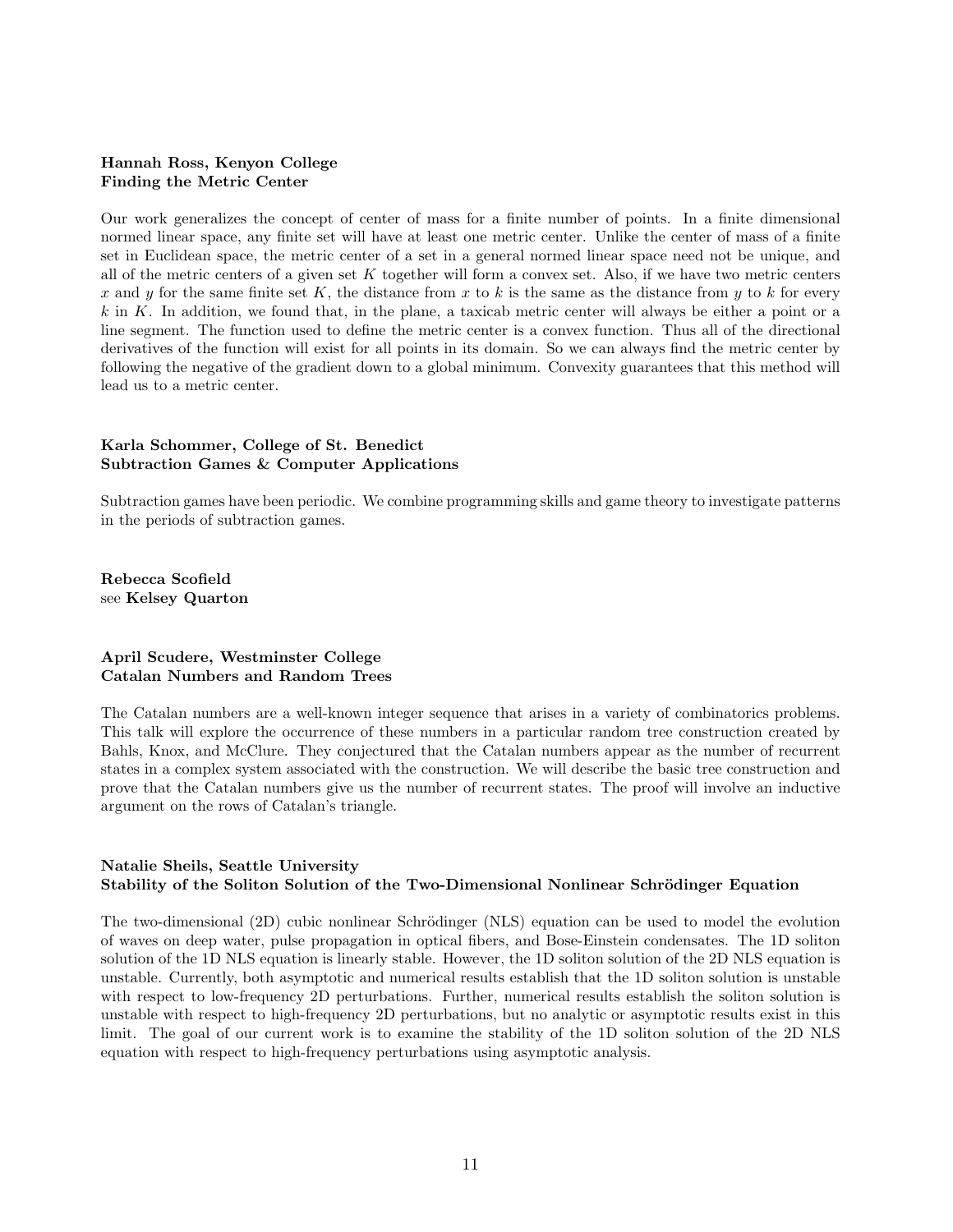#### Kaitlin Speer, Baylor University Continuous Threshold-Policy Harvesting in Predator-Prey Models

The dynamics of predator-prey models with continuous threshold policy harvesting on the prey is studied. Theoretical and numerical methods are used to investigate uniform boundedness of solutions, existence of bionomic equilibria, and the stability properties of coexistence equilibrium points and periodic orbits. Several bifurcations as well as some heteroclinic orbits are computed.

#### Meredith Stevenson, Murray State University Using Percentage Change as the Universe of Discourse in Fuzzy Time Series Analysis

One of the main purposes of statistics is to predict future outcomes. A relatively new area of statistics is called fuzzy statistics. Fuzzy statistics can be described as the union of fuzzy logic and traditional statistical methods. This marriage of fuzzy logic and statistics is demonstrated by the fact that fuzzy statistics takes a linguistic quantifier and assigns it a numerical value in order to categorize data. Song and Chissom were the first to apply these methods to statistical forecasting, and thus pioneered the field of fuzzy time series analysis. In my project I will modify existing fuzzy forecasting methods for prediction and compare my results with the original models. I propose that using a percent of increase/decrease we will more accurately portray the significance of these changes between time periods and will have more accurate results. Calculations will be performed using car accident data provided in a paper by Jilani, Burney, and Ardil whose method I am attempting to improve upon.

#### Kiri Sunde, University of North Carolina Spiraling to My Doom: The Revenge (In 3D!)

Given  $n \geq 3$  points  $P_0, P_1, \ldots, P_{n-1}$  in  $\mathbb{R}^2$ , we examine piece-wise linear spirals generated by taking convex combinations of m of those points. In particular, for each  $k \geq 0$ , let  $P_{n+k} = t_1 P_k + t_2 P_{k+1} + \cdots + t_m P_{k+m-1}$ where  $0 \leq t_1, t_2, \ldots, t_m \leq 1$  and  $t_1 + t_2 + \cdots + t_m = 1$ . For each  $k \in \mathbb{N}$ , let  $Q_k = P_k - P_{k-1}$  be the vector connecting consecutive points. We establish conditions on  $P_0, P_1, \ldots, P_{n-1}$  such that the lengths  $||Q_k||$  form a geometric sequence. We call the resulting piece-wise linear spirals *geometric spirals*. We prove that the geometric ratio is the modulus of an eigenvalue of a certain matrix and that the angle between consecutive  $Q_k$ 's is constant and calculable from the starting points. Our research culminates in the following theorem: Given a spiral in  $\mathbb{R}^3$ , if the spiral is geometric then the points of the spiral are coplanar.

#### Kaylee Sutton, John Carroll University Pell's Equation and quadratic non-residues.

The equation  $y^2 - nx^2 = \pm 1$  is Pell's Equation. When *n* is an odd prime, the theory of quadratic resides and non-residues applies or can give insights to solutions.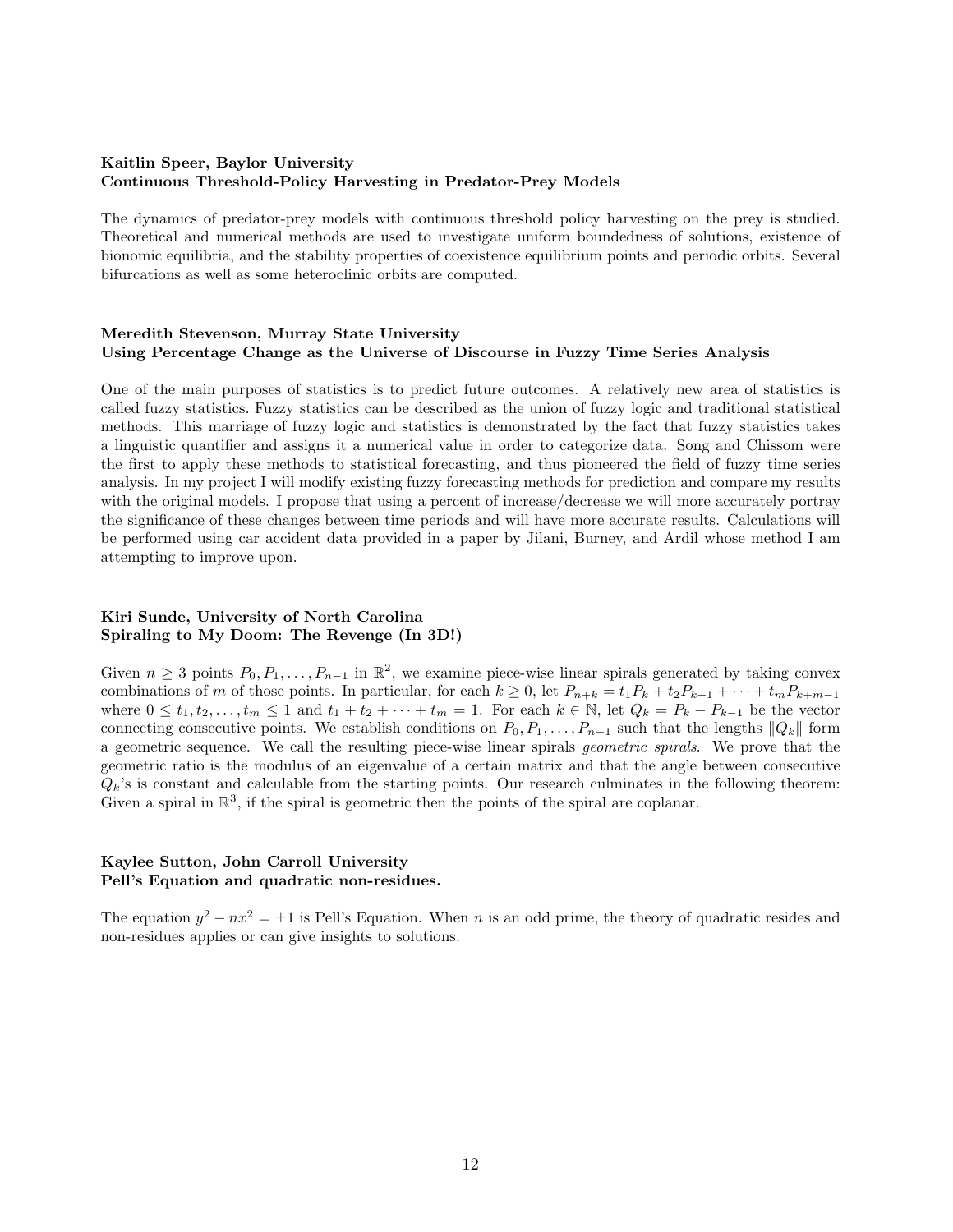#### Frances Tirado, University of Florida The Gauss-Bonnet Theorem Unveiled

Upon obtaining a primitive form of this celebrated and fundamental result, Gauss proclaimed This theorem, if we mistake not, ought to be counted among the most elegant in the theory of curved surfaces. The goal of this talk is to convince the audience that Gausss wisdom applies to the modern generalization. We will discuss how differential geometry, algebraic topology, and analysis are intertwined by the Gauss-Bonnet Theorem. The speaker will illuminate the beautiful underlying mathematics in manner which requires little background knowledge. First, simplicial complexes will be introduced in order to contsruct the topologically invariant Euler characteristic. Next, curvature will be defined by introducing the concept of a tangent space, the shape operator and the second fundamental form. Finally, applications of the theorem will be discussed as time permits.

#### Anna Tracy, University of the South The Linear Chromatic Number of a Graph

We study linear colorings and the linear chromatic number of graphs and describe a strategy we use to find linear colorings of graphs. We compute the linear chromatic number for specific graphs and briefly discuss linear N-graphs. We then find bounds on the linear chromatic number of graphs.

#### Kelsey Uherka, Morningside College Selectivity Rado Numbers for the Equality  $cx_1 + x_2 = x_3$

The *t*-color selectivity Rado number for the equality  $cx_1 + x_2 = x_3$ , where  $c \in \{1, 2, 3, ...\}$ , is defined to be the least integer  $n$  that guarantees either a monochromatic solution or a totally multicolored solution to the equation, regardless of the assignment of the t colors to the set of integers  $\{1, 2, 3, \ldots, n\}$ . This presentation summarizes my results for specific values of  $c$  and  $t$ .

#### Danielle Wheeler, Coe College Sona Drawings

A Sona drawing is an art form of storytelling that originated in southwest Africa. Sona drawings are highly mathematical yet relatively unexplored in the mathematical world. Drawings are created by drawing diagonal lines through a selected grid, turning 90 degrees at each edge. The mathematical question: which grids are monolinear (able to be drawn with one continuous line)?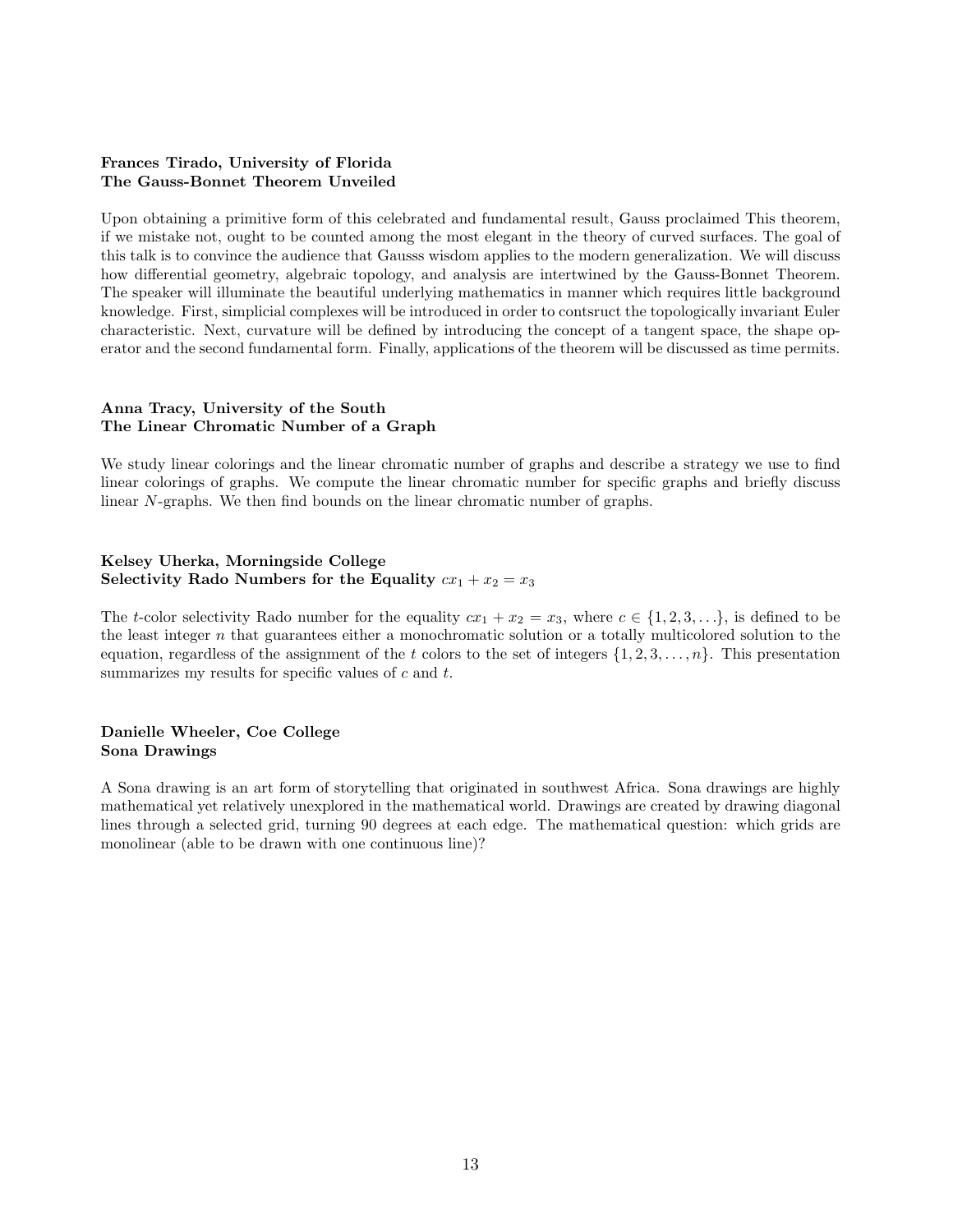#### Lindsay Willett, Grove City College Taking Curvature to the EXTREME!

Let  $F$  be a real polynomial of degree  $N$ . Then the curvature of  $F$  is defined to be

$$
\kappa = \frac{F''}{(1 + (F')^2)^{\frac{3}{2}}}.
$$

Determining the maximum number of zeros of  $\kappa$  is an easy problem: since the zeros of  $\kappa$  are the zeros of  $F''$ , the curvature of  $F$  is 0 at most  $N-2$  times. A much more intriguing problem is to determine the maximum number of relative extreme values for the function  $\kappa$ . In 2004, Edwards and Gordon showed that if all the zeros of  $F''$  are real, then  $F$  has at most  $N-1$  points of extreme curvature. My group examined the level curves of certain auxiliary functions in the complex plane to try and remove the hypothesis that the zeros of  $F''$  have to be real. We provide a partial solution to this problem, showing that  $a\tilde{F}$  has at most  $N-1$  points of extreme curvature, given that  $a \in \mathbb{R}$  is smaller than a given bound. The conjecture that F has at most  $N-1$  points of extreme curvature remains open.

#### Heather Williamson, Rice University Physics of Springs: Systems with Error

Given a matrix A and a vector b, the problem of finding a vector x such that  $Ax = b$  is well understood. However, if A and b have some error, the problem of recovering x is more subtle. We approach this problem by considering one particular case. We construct a planar network of interconnected springs and a system of linear equations:  $\vec{A}$  is the adjacency matrix for the network,  $\vec{E}$  is the diagonal matrix with the elongation for each spring,  $k$  is the vector of spring constants, and  $f$  is the force applied to each node. Hooke's Law states that the elongation of a spring is equal to the force applied to it times the spring constant, so our system is  $AEk = f$ . We first study how the structure of the network affects the recovery of the data, how different methods for calculating  $k$  compare, and how the condition number of  $AE$  affects the recovery of the data. Next, we run a large number of physical experiments and determine the probability distribution of the solutions, then compare the mean to the expected value of  $k$ .

#### Chengcheng Yang, Rice University The Erdös Box Problem

Given an  $N \times N \times N$  grid, let A be a set of vertices of the grid that does not contain the eight corners of any nontrivial box inside the grid. A few applications of Cauchy-Schwartz inequality give that the cardinality of A is at most  $O(N^{\frac{11}{4}})$ , and Erdös conjectured it to be sharp. The best known lower bound is on the order of  $O(N^{\frac{8}{3}})$ , which was shown by Katz, Krop, and Maggioni through the construction of bilinear maps in a finite field  $GF(p^3)$ ,  $p > 2$ . By studying some special cases and then generalizing them, I will examine whether the bilinear map of katz's construction is actually unique up to isomorphism. This will help determine whether a similar construction might be used to improve the lower bound.